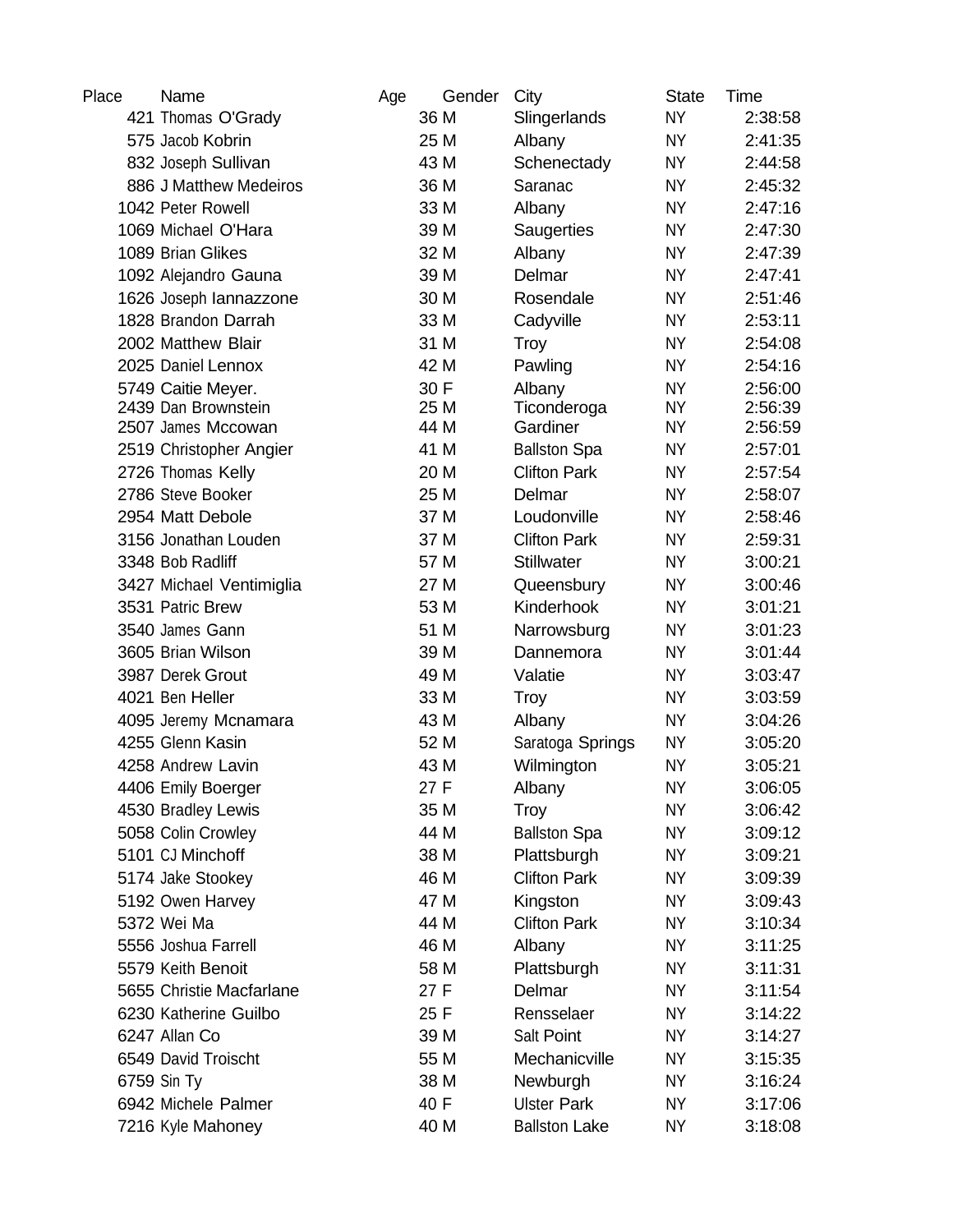| 7225 Kimberly Milton       | 40 F | <b>Clifton Park</b>      | <b>NY</b> | 3:18:11 |
|----------------------------|------|--------------------------|-----------|---------|
| 7228 Travis Larche         | 39 M | Plattsburgh              | <b>NY</b> | 3:18:11 |
| 7261 Lauren Scarupa        | 30 F | Albany                   | <b>NY</b> | 3:18:19 |
| 7311 Daniel Moran          | 58 M | Chelsea                  | NY.       | 3:18:28 |
| 7317 Stacie Minchoff       | 38 F | Plattsburgh              | NY        | 3:18:30 |
| 7366 Gillian Ratay         | 29 F | Lake Placid              | ΝY        | 3:18:41 |
| 7716 Shannon Surdyk        | 30 F | Saranac Lake             | NY.       | 3:19:55 |
| 7723 Zhaolin Cheng         | 47 M | Albany                   | NY        | 3:19:57 |
| 7735 Emily Taft            | 31 F | Albany                   | ΝY        | 3:20:00 |
| 7972 Haley Mooney          | 26 F | <b>Hudson Falls</b>      | <b>NY</b> | 3:20:50 |
| 8461 Michael Dinicola      | 47 M | <b>Ballston Spa</b>      | ΝY        | 3:22:43 |
| 8569 Tara Travis           | 25 F | <b>Clifton Park</b>      | NY.       | 3:23:09 |
| 8739 Greg Saint John       | 38 M | Latham                   | ΝY        | 3:23:51 |
| 8778 Leonard Leonidas      | 49 M | Castleton On Hudson NY   |           | 3:23:56 |
| 8848 Meghan Louden         | 36 F | <b>Clifton Park</b>      | NY.       | 3:24:11 |
| 8960 Michelle Lavigne      | 47 F | Albany                   | NY.       | 3:24:36 |
| 9062 Elizabeth Chauhan     | 37 F | Albany                   | NY.       | 3:25:00 |
| 9274 Alison Heaphy         | 55 F | <b>Troy</b>              | NY        | 3:25:51 |
| 9322 Megan James           | 32 F | Charlton                 | NY.       | 3:26:00 |
| 9457 Andrea Vandecar       | 42 F | Cohoes                   | <b>NY</b> | 3:26:29 |
| 9509 Dina St. Claire       | 53 F | Whitehall                | ΝY        | 3:26:40 |
| 9784 Christina Olgin       | 29 F | Schenectady              | <b>NY</b> | 3:27:42 |
| 9999 Rudean Reynolds       | 61 M | Troy                     | NY        | 3:28:24 |
| 10030 Talara Hedgpeth      | 38 F | <b>Greenfield Center</b> | <b>NY</b> | 3:28:32 |
| 10115 Keith Donegan        | 39 M | Saratoga Springs         | NY        | 3:28:47 |
| 10262 Christopher Scoville | 42 M | Kinderhook               | NY.       | 3:29:16 |
| 10461 Denise Iannizzotto   | 59 F | Lake Katrine             | ΝY        | 3:29:53 |
| 10759 Steven Tinkler       | 56 M | <b>Clifton Park</b>      | NY        | 3:30:59 |
| 10814 Anthony Ferreri      | 59 M | <b>Hyde Park</b>         | ΝY        | 3:31:12 |
| 11174 Brian Coyne          | 59 M | Albany                   | <b>NY</b> | 3:32:43 |
| 11231 Stuart Palczak       | 57 M | Amsterdam                | <b>NY</b> | 3:32:57 |
| 11321 Yanping Shen         | 43 F | Saratoga Springs         | <b>NY</b> | 3:33:19 |
| 11925 Jessica Cordes       | 42 F | Morrisonville            | ΝY        | 3:35:31 |
| 12270 Kate Forbush         | 41 F | Slingerlands             | NY        | 3:37:04 |
| 12874 Sara Billings        | 25 F | Glenville                | ΝY        | 3:39:23 |
| 12951 Brett Harris         | 37 F | Albany                   | NY        | 3:39:38 |
| 12994 Michelle Eckler      | 28 F | Troy                     | ΝY        | 3:39:48 |
| 13051 Paul Moore           | 57 M | Glenville                | NΥ        | 3:40:01 |
| 13212 Renee Wing           | 42 F | <b>Troy</b>              | NY        | 3:40:41 |
| 13256 Fiona Recchia        | 29 F | Saratoga Springs         | NY.       | 3:40:53 |
| 13294 Veronica Armbruster  | 56 F | <b>Selkirk</b>           | NY        | 3:41:05 |
| 13504 Terry Scribner       | 51 M | Amsterdam                | ΝY        | 3:41:58 |
| 13558 Leigh O?connor       | 40 F | Cohoes                   | ΝY        | 3:42:10 |
| 13825 Brian Sadonis        | 35 M | <b>Troy</b>              | NY        | 3:43:14 |
| 13849 Bill Hoffman         | 55 M | <b>Clifton Park</b>      | ΝY        | 3:43:22 |
| 13852 Shayna Russo         | 43 F | Poughkeepsie             | NY        | 3:43:23 |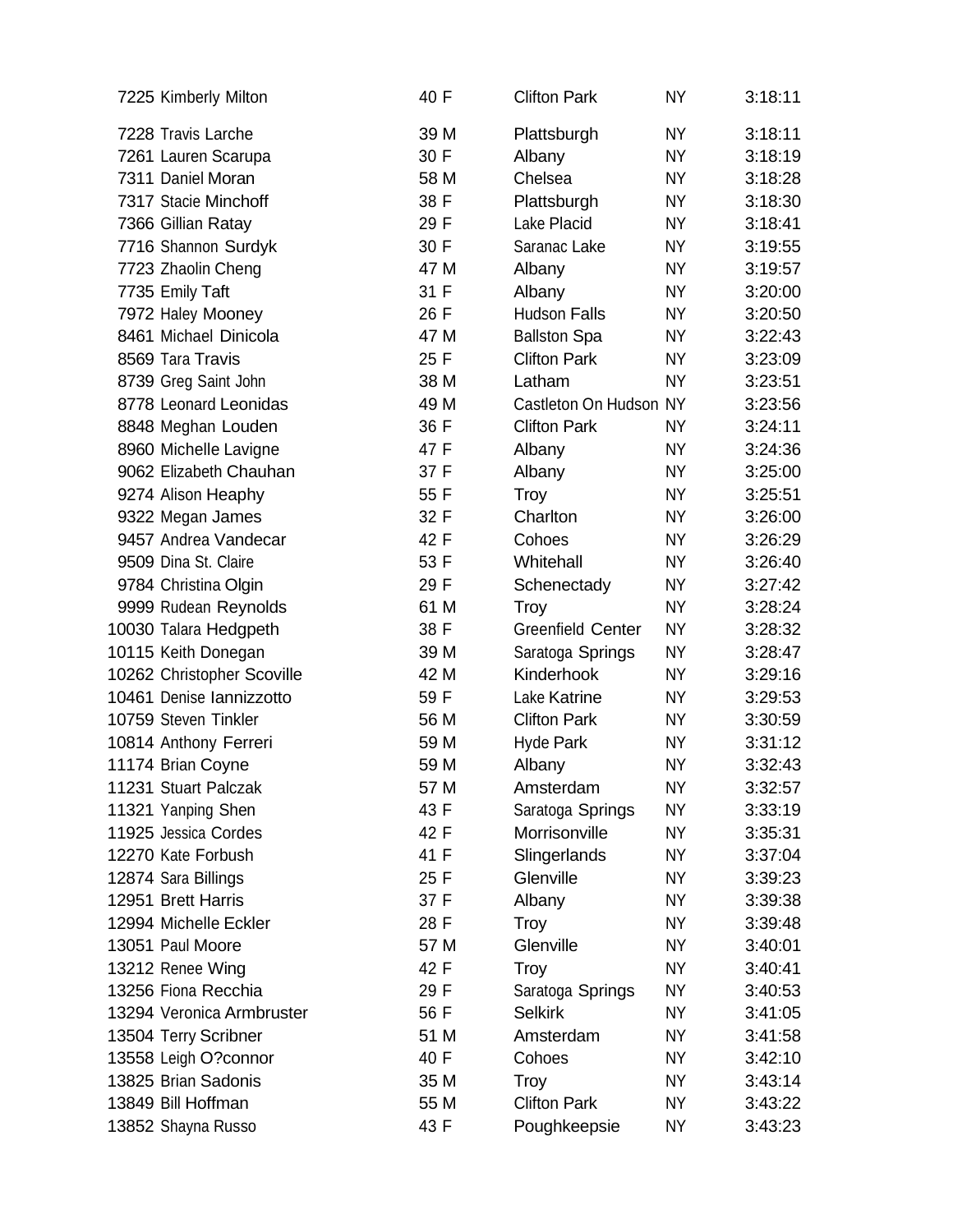| 14048 Christine Stanavich    | 51 F | Amsterdam             | <b>NY</b> | 3:44:10 |
|------------------------------|------|-----------------------|-----------|---------|
| 14049 Meghan Mortensen       | 36 F | Glenville             | <b>NY</b> | 3:44:10 |
| 14098 Lauren Hamilton        | 57 F | Schenectady           | <b>NY</b> | 3:44:22 |
| 14099 Cassie Baillargeon     | 40 F | Keene                 | <b>NY</b> | 3:44:22 |
| 14256 Lauren Zielinski       | 30 F | Albany                | NY.       | 3:44:58 |
| 14522 Philip Spiezio         | 57 M | Greenwich             | <b>NY</b> | 3:45:54 |
| 14607 Woody Clark            | 61 M | Charlton              | NY        | 3:46:15 |
| 14687 Paul Nelson            | 51 M | Albany                | <b>NY</b> | 3:46:37 |
| 15436 Chris Duwe             | 58 M | <b>Clifton Park</b>   | ΝY        | 3:49:50 |
| 15764 Kristina Watrobski     | 23 F | <b>Clifton Park</b>   | NY.       | 3:51:32 |
| 15778 Kyle Smith             | 45 M | Westport              | <b>NY</b> | 3:51:36 |
| 15913 Eliza O'Connor         | 29 F | Albany                | NY.       | 3:52:10 |
| 15958 George Weld            | 50 M | Rhinebeck             | <b>NY</b> | 3:52:24 |
| 16214 Christine Clayton      | 63 F | <b>Pine Plains</b>    | NY        | 3:53:36 |
| 16246 Michael Ferinden       | 65 M | Leeds                 | NY.       | 3:53:49 |
| 16339 Rob Whittaker          | 49 M | Northville            | ΝY        | 3:54:13 |
| 16390 Jessica Bizzarro       | 37 F | Gansevoort            | NY.       | 3:54:27 |
| 16469 Julia Black            | 39 F | Hudson                | <b>NY</b> | 3:54:51 |
| 16489 Nicholas Bennett       | 40 M | Hudson                | NY        | 3:54:56 |
| 16556 Christine Piscitella   | 47 F | Newburgh              | <b>NY</b> | 3:55:18 |
| 16571 Richard Loud           | 57 M | <b>Ballston Spa</b>   | ΝY        | 3:55:22 |
| 16592 Coraline Falco         | 44 F | Albany                | NY.       | 3:55:31 |
| 16633 Darci Whitney          | 54 F | Lake Placid           | NY        | 3:55:44 |
| 16698 Erin Murphy            | 42 F | Albany                | ΝY        | 3:56:09 |
| 16964 Annmarie Hinrichsen    | 48 F | Coxsackie             | <b>NY</b> | 3:57:30 |
| 17075 Sharon Caruso          | 55 F | Albany                | ΝY        | 3:58:10 |
| 17093 Larissa Bates          | 40 F | <b>West Sand Lake</b> | NY.       | 3:58:16 |
| 17148 Brendan Barry          | 47 M | <b>Clifton Park</b>   | ΝY        | 3:58:34 |
| 17355 Jessica Northan        | 46 F | Guilderland           | ΝY        | 3:59:46 |
| 17450 Jamie Stafford         | 40 F | Saratoga Springs      | <b>NY</b> | 4:00:22 |
| 17539 Michelle Azukas        | 56 F | Lagrangeville         | <b>NY</b> | 4:00:55 |
| 17708 Cailin Brennan         | 44 F | Guilderland           | ΝY        | 4:02:02 |
| 17819 Trudy Boulia           | 49 F | Delanson              | ΝY        | 4:03:01 |
| 18392 Richard Lynch          | 63 M | Saratoga Springs      | ΝY        | 4:06:57 |
| 18461 Jim Allen              | 71 M | <b>Millbrook</b>      | <b>NY</b> | 4:07:31 |
| 18735 Becky Hill             | 37 F | Stormville            | ΝY        | 4:09:34 |
| 19253 Danny Herdoiza Morales | 57 F | Poughkeepsie          | <b>NY</b> | 4:13:34 |
| 19298 Julia Tuczynski        | 40 F | Gansevoort            | ΝY        | 4:13:56 |
| 19398 Martha Degrazia        | 71 F | Slingerlands          | NY        | 4:14:44 |
| 19455 Kent Rinehart          | 51 M | Red Hook              | ΝY        | 4:15:08 |
| 19643 Amy Van Der Kar        | 46 F | <b>Averill Park</b>   | ΝY        | 4:17:01 |
| 19786 Larry Clevenger        | 60 M | Saratoga Springs      | <b>NY</b> | 4:18:19 |
| 19787 Leigh Anne Clevenger   | 60 F | Saratoga Springs      | ΝY        | 4:18:20 |
| 19812 Mary Buck              | 58 F | Mechanicville         | <b>NY</b> | 4:18:31 |
| 19914 Louis Recchia          | 62 M | Saratoga Springs      | <b>NY</b> | 4:19:25 |
| 20324 Charles Gassenheimer   | 48 M | Saugerties            | <b>NY</b> | 4:23:16 |